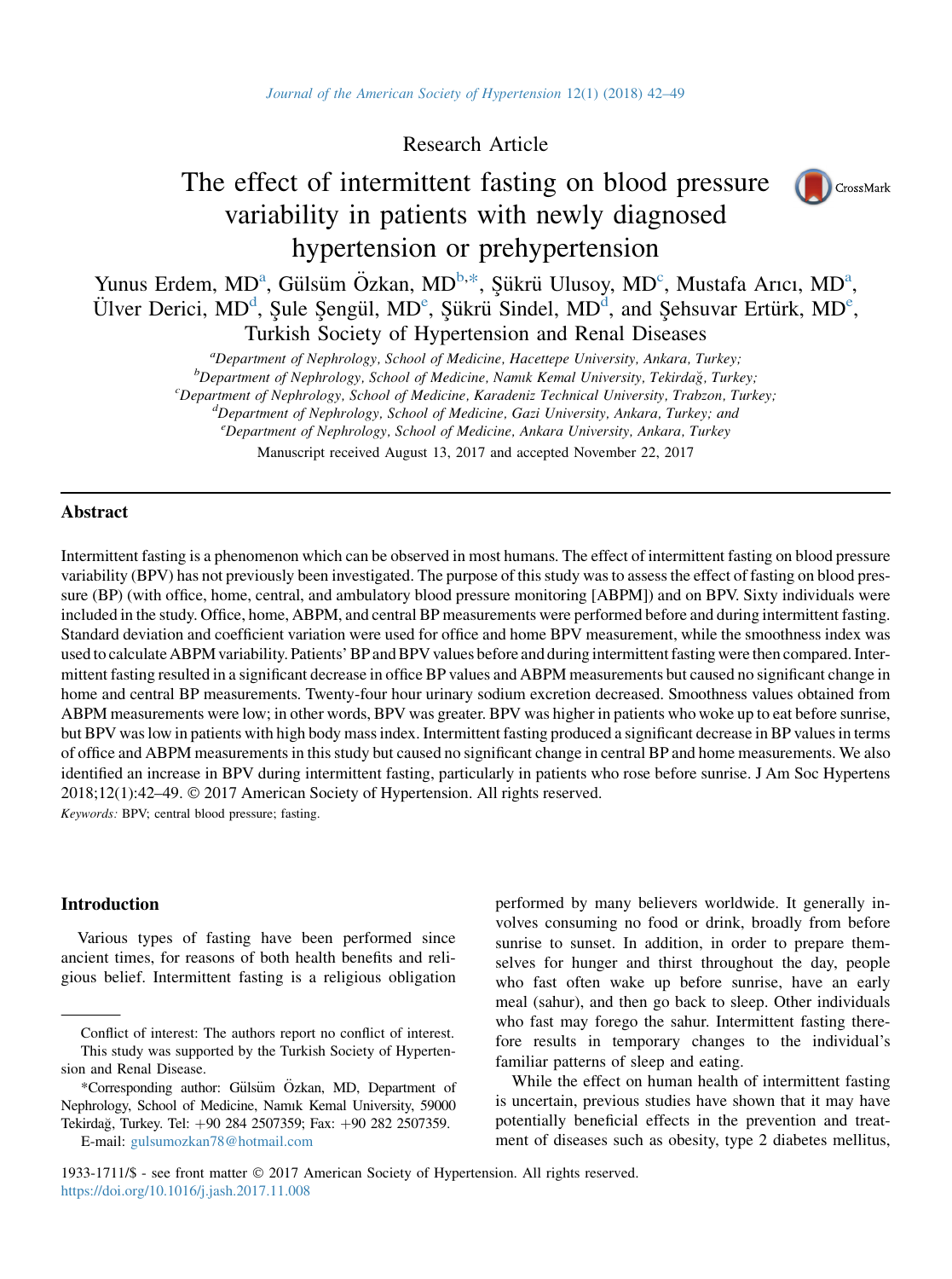and cardiovascular diseases. $1,2$  Previous animal studies have shown that blood pressure (BP) falls during the fasting period and then increases again after eating.<sup>[3](#page-6-0)</sup> Very few clinical studies have investigated the effects of intermittent fasting on BP control and course in hypertensive patients. One such study was performed by Perk et al,<sup>[4](#page-6-0)</sup> who determined no change before and after intermittent fasting in ambulatory blood pressure monitoring (ABPM) of hypertensive patients under treatment. Ural et al investigated the course of BP before and after intermittent fasting in Stage 2–3 hypertensive patients receiving combination treatment and also determined no difference.<sup>[5](#page-6-0)</sup> However, apart from a very few studies of hypertensive patients, no studies have investigated the effects of intermittent fasting on blood pressure variability (BPV) and urinary sodium excretion in prehypertensive and/or newly diagnosed hypertensive patients.

The purpose of this study was to assess the effects of intermittent fasting on BPV, central BP, and urinary sodium excretion in prehypertensive and/or newly diagnosed hypertensive patients.

#### Materials and Methods

# Cappadocia Cohort

This is a prospective cohort study conducted by Turkish Society of Internal Medicine.<sup>[6](#page-6-0)</sup> The observational part of the study began in March 2013. Once informed written consent had been obtained, participants were administered a questionnaire to collect baseline data. Study personnel collected the following information from participants while administering a 167-question electronic questionnaire: demographic characteristics, place of residence, level of education, employment status, lifestyle information, and medical history, including diagnosed illnesses and medication use. Physical examinations were performed on all subjects, including the measurement of BP (at least twice), body weight, height, and waist and neck circumferences. The study participants survey every year in terms of changes in these factors, the development of new illnesses, changes in weight, waist size, and medication use, level of physical activity, smoking status, alcohol consumption, and nutritional factors.

# Patient Selection

Individuals followed up due to prehypertension and hypertension in the Cappadocia cohort and living in Gülşehir, aged 18 years or over, who had been informed about the study and gave verbal agreement to participate, with a sufficient intellectual level to provide a medical history, to measure BP at home and to perform 24-hour ABPM, and who fasted intermittently were included in the study. Pregnant subjects; patients with known heart failure, kidney failure, or chronic liver disease; subjects using antihypertensive drugs; who had fasted in the previous 24 hours before their visit; and subjects who were unwilling to provide contact details were excluded. Ethical committee approval for the study was obtained from the Hacettepe University Medical Faculty, and the study began once informed written consent had been received from patients.

#### Study Protocol

Individuals from the Cappadocia cohort diagnosed with prehypertension and hypertension (systolic blood pressure [SBP] 120–139 and  $\geq$ 140; diastolic blood pressure [DBP] 80–89 and  $\geq$ 90 mm Hg) according to the JNC 8 guideline,<sup>[7](#page-6-0)</sup> under monitoring and wishing to be included in the study, underwent a detailed physical examination. Those subjects who did not use antihypertensive agents were included in the study. Office BP, central BP, and home BP measurement and 24-hour ABPM and 24-hour urine collection procedures were then repeated before and during the intermittent fasting period, after subjects had fasted for at least 1 week, using the protocol and equipment described below.

# Office BP Measurement

Office BP measurements were performed with a UA-651SL monitor (Kitamoto-shi, Saitama 364-8585 Japan). Before office BP measurement, the patient was left for at least 5 minutes in a relaxed position in a silent room at a suitable temperature. Patients were asked whether they had used caffeine, alcohol, or cigarettes in the previous 1–2 hours. BP was measured from both arms using an appropriately sized cuff on the forearm, with the forearm at heart level, with the back and the forearm supported, and the patient in a seated position. Care was taken during BP measurement to ensure that patients did not cross their legs or speak. BP was measured five times at 1-minute intervals. The first measurement was not included in the analysis. The mean of the subsequent four values was taken and recorded as office BP. Office measurements were performed twice, before and during the intermittent fasting period, after subjects had fasted for at least 1 week.

# Home BP Measurement

Home BP was measured with a UA-651SL (Kitamotoshi, Saitama 364-8585 Japan) device. Home BP measurements were performed by patients following appropriate training in the technique. BP was measured five times at 1-minute intervals in the morning and evening for 1 week. At the end of 1 week, mean morning and evening values were taken and recorded as home BP values. Home BP was measured twice, once before and once during the intermittent fasting period, after subjects had fasted for at least 1 week.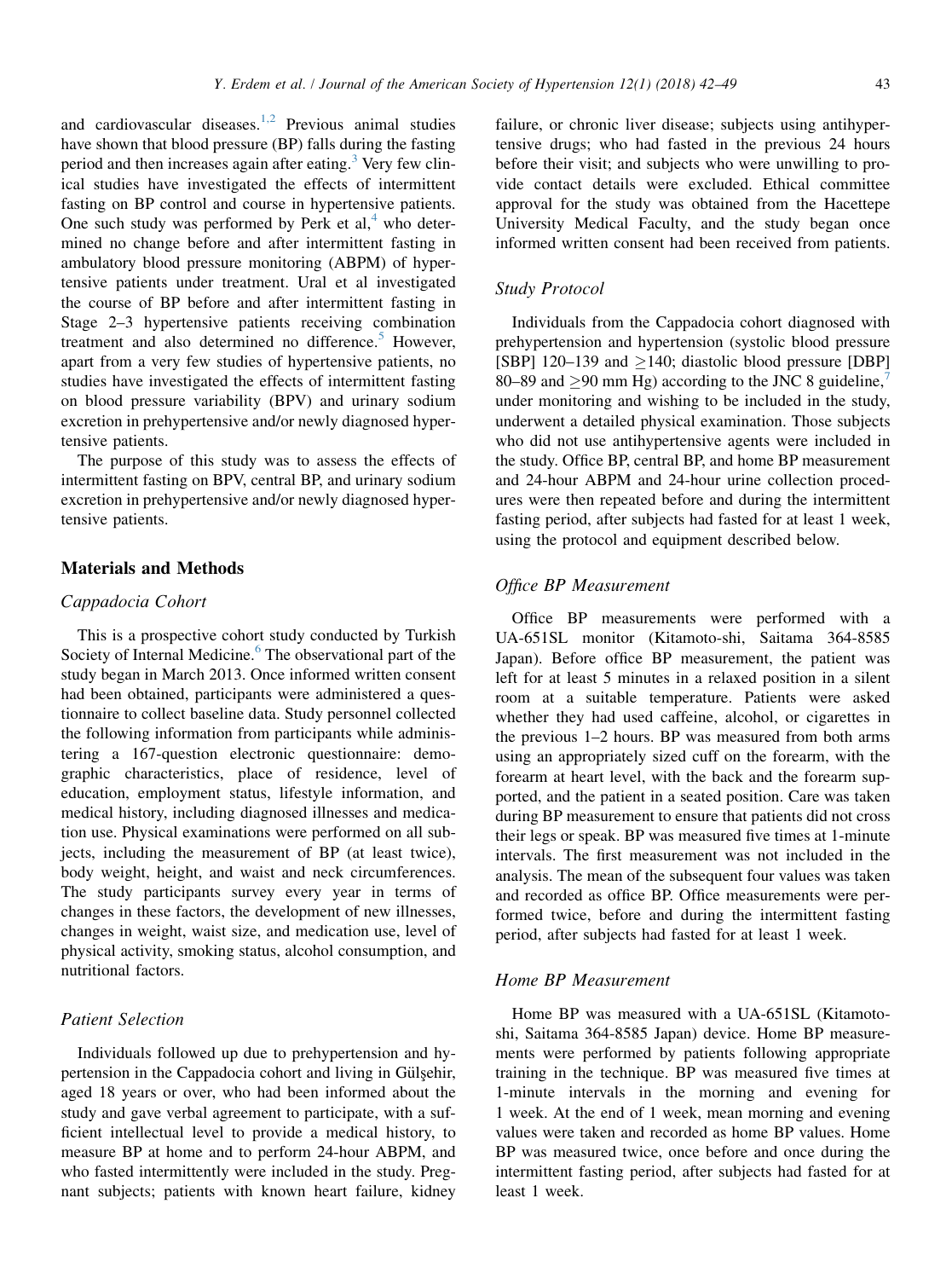## Ambulatory Blood Pressure Measurement

Twenty-four hour BP (24-hour ABPM) was measured twice, once before and once during the intermittent fasting period, after subjects had fasted for at least 1 week, using a Mobil-O-Graph NG 24h ABPM Classic (I.E.M. GmbH, Stolberg, Germany) device. Both monitoring periods began at approximately the same time. Monitoring was performed from the nondominant arm. Patients were asked to record their hours of sleeping, waking, and eating and their daily activities. Sleeping-waking periods were evaluated accordingly. Patients were instructed to keep the relevant arm immobile during BP measurement. Daytime BP measurement was performed once every 15 minutes and nighttime measurement once every half hour. Measurements with at least 70% validity from day and nighttime measurements in 24-hour ABPM records were included for analysis.

# Central BP Measurement

Central BP was measured using the ARCSolver method. The ARCSolver method is commercially available in the oscillometric Mobil-O-Graph NGW 24-hour ambulatory BP and pulse wave analysis monitor (IEM; Stolberg, Germany). The device is approved by the Food and Drug Administration and by Conformité Européenne, and its BP detection unit has been validated according to British Hypertension Society<sup>[8](#page-6-0)</sup> and European Society of Hyperten- $sion<sup>9</sup>$  $sion<sup>9</sup>$  $sion<sup>9</sup>$  recommendations. The algorithms for the generation of central SBP and aortic BP curves, using the oscillometric method, have been reported previously<sup>[10](#page-6-0)</sup> but are briefly explained here. Following conventional oscillometric BP assessment, peripheral pressure waves are recorded, using the brachial cuff, at the DBP level for 10 seconds. Following digitization, a three-step algorithm is applied. First, the single pressure waves are verified for their plausibility by testing minima position and corresponding wavelengths. Minima are detected by means of an iterative procedure evaluating higher order time derivatives of the pressure signal. The second stage involves comparison of all single pressure waves with one another to recognize artifacts. Aortic pulse waves are then generated via a general transfer function. Modulus and phase characteristics of the ARCSolver transfer function are available.<sup>[10](#page-6-0)</sup> Finally, the coherence of the measured parameters is verified and displayed within the Mobil-O-Graph NG software package which also allows visual inspection to reveal consistently recorded intrinsic waveform distortion manually. The entire process takes between 2 and 3 minutes.

### 24-Hour Urine Collection

Patients were asked to collect 24-hour urine; they were instructed not to save the urine from their first urination on the morning when collection began but to urinate into a collection container every time thereafter, including the first urination the following morning, and then to bring all collected urine to the laboratory. Urine sodium was measured in patients' 24-hour urine via the enzymatic colorimetric method using a Hitachi Modular P800 (Roche Diagnostic Corp. Indianapolis, IN) autoanalyzer. The 24-hour sodium excretion value (mmol/d) for each individual was calculated as the concentration of sodium in the urine (mmol/L)  $\times$  urinary volume (L/d). Twenty-four hour urine was collected twice, once before and once during the intermittent fasting period, after subjects had fasted for at least 1 week.

#### BPV Analyses

Standard deviation (SD) and coefficient variation (CV) (SD/mean) for SBP, DBP, and heart rate in the calculation of BPV of office and home BP measurements were calculated separately. SBP, DBP, and heart rate were also calculated separately using the smoothness index formula (SI) for BPV from ABPM records. Hourly average BP measurements over 24 hours (at 15-minute intervals by day and 30 minutes at night) and SD were recorded for each patient.  $\Delta H$  was obtained based on mean BP at the time interval when ABPM was started, with the difference between mean BP at every subsequent time interval and mean BP at the initial hour being taken, and total BP differences at each time interval being divided by the total number of hours over which measurement was performed. Similarly, SD was obtained based on mean SD at the time interval when ABPM was started, with the difference between mean SD at every subsequent time interval and mean SD at the initial hour being taken, and total SD differences at each time interval being divided by the total number of hours over which measurement was performed.

# Statistical Analysis

PASW 18.0 for Windows software was used for statistical analysis. Compatibility with normal distribution of variables was examined using the Kolmogorov–Smirnov and Shapiro–Wilks tests. Normally distributed data were analyzed using the paired t test or using the Wilcoxon Signed Rank test if normality was not established. Correlation analyses were performed using Pearson and Spearman analyses. Type-1 error levels below 0.05 were interpreted as statistically significant.

#### **Results**

Sixty patients were included in the study. The median age of the subjects was 46.77 years, and 61.7% were female. Of these patients, 51.7% rose for sahur. Mean body mass index (BMI) of the patient group was  $30.35 \pm 5.87$ . Mean BMI of the patients who rose for sahur was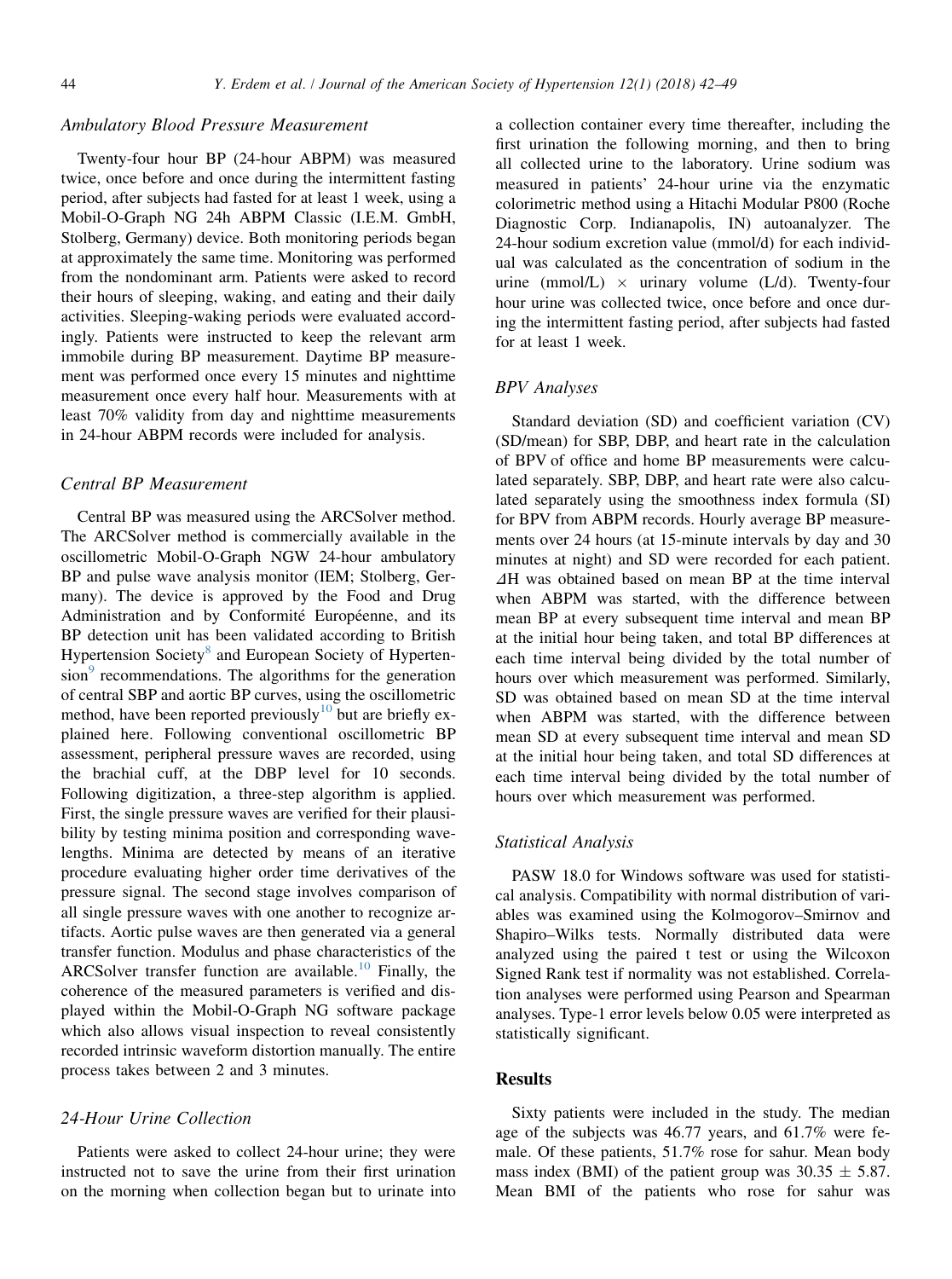$30.73 \pm 5.01$ , compared to 29.94  $\pm$  6.78 for those who did not perform sahur. The difference was not significant. A significant decrease occurred during intermittent fasting, compared to pre–intermittent fasting values, in office SBP, DBP, and heart rate ( $P < .001, .039,$  and .003, respectively). No significant difference was observed in home BP before and during intermittent fasting. When ABPM measurements before and during intermittent fasting were compared, no significant difference was observed in all-day and daytime SBP, DBP, mean arterial pressure (MAP), or heart rate values, while DBP, MAP, and heart rate values among nighttime ABPM data were significantly lower compared to pre–intermittent fasting values ( $P < .003, .025,$  and .012, respectively). Urinary sodium excretion and urinary volume in the intermittent fasting period were significantly lower compared to pre–intermittent fasting values  $(P < .004$  and .016, respectively) (Table 1). Central SBP and DBP in the pre– intermittent fasting period were 112.5 (85–151) and 76.5 (60–109) mm Hg, respectively, compared to 112  $(85-161)$  and 79.5  $(61-112)$  mm Hg in the intermittent fasting period, the difference being statistically nonsignificant.

Examination of BPV parameter values before and during intermittent fasting revealed no significant difference in CV and SD, with which we assessed office BP and home measurements. ABPM data for 41 of the 60 patients in the study were included in the analysis (the others were excluded for reasons such as insufficient measurement or no second ABPM measurement being performed). We used SI to determine the variability of ABPM measurements before and during intermittent fasting. Briefly, a numerically large SI calculated using the formula  $\Delta H/SD$  indicates low variability. SI SBP, SI DBP, and SI heart rate were significantly lower during intermittent fasting than before  $(P < .012)$ , .005, and 0.002, respectively) [\(Figure 1A](#page-4-0)–C).

We assessed parameters affecting BPV individually both before and during intermittent fasting. Age, sex, urinary sodium excretion, and BMI before intermittent fasting had no effect on variability obtained with office, home, and ABPM measurements. There was no significant relation between age, sex, urinary sodium excretion, or BMI and office BPV during the intermittent fasting period. While no home measurement parameters significantly affected BPV, SI SBP obtained from ABPM measurements was positively correlated with BMI (r: 0.597,  $P = .003$ ). In other words, the BPVs of patient with greater BMI were lower in the intermittent fasting period. Sahur caused no change in home BPV, although office CV SBP and SD SBP among individuals who did rise for sahur were significantly higher compared to those who did not  $(P < .047$  and .0.29, significantly). SI SBP obtained from ABPM data for individuals who rose for sahur was lower than in those who did not  $(P = .027)$ . In other words, BPV was higher in those individuals who performed the sahur ([Table 2\)](#page-5-0).

Table 1

Patients demographic parameters and a comparison of the blood pressure measurements before and during intermittent fasting

| $n = 60$                  | <b>Before Intermittant Fasting</b> | During Intermittant Fasting<br>Median (Min.-Max.) | $\boldsymbol{P}$ |
|---------------------------|------------------------------------|---------------------------------------------------|------------------|
|                           | Median (Min.-Max.)                 |                                                   |                  |
| Office                    |                                    |                                                   |                  |
| $SBP$ (mm $Hg$ )          | $122.75(88.25-184.5)$              | $116.88(99-163.25)$                               | < .001           |
| $DBP$ (mm $Hg$ )          | 77.38 (57.50-113.50)               | 77.38 (46.00-98.00)                               | .039             |
| Heart rate (bpm)          | 80.63 (55.25-97.50)                | 75.63 (55.00-90.75)                               | .003             |
| Home (all day)            |                                    |                                                   |                  |
| $SBP$ (mm $Hg$ )          | 116.01 (91.47–151.74)              | 115.49 (89.51–155.76)                             | .219             |
| DBP (mm Hg)               | 72.78 (57.54-101.34)               | 73.96 (56.74-99.16)                               | .750             |
| ABPM (all day) $(n = 41)$ |                                    |                                                   |                  |
| $SBP$ (mm $Hg$ )          | 119.00 (100.00-176.00)             | 120.00 (95.00-151.00)                             | .713             |
| $DBP$ (mm $Hg$ )          | 74.00 (56.00-110.00)               | 75.00 (60.00-94.00)                               | .936             |
| MAP (mm Hg)               | 92.00 (78.00-140.00)               | 93.00 (80.00-120.00)                              | .844             |
| Daytime                   |                                    |                                                   |                  |
| $SBP$ (mm $Hg$ )          | 120.00 (99.00-171.00)              | 120.00 (102.00-156.00)                            | .489             |
| $DBP$ (mm $Hg$ )          | 75.00 (55.00-110.00)               | 78.00 (60.00–98.00)                               | .134             |
| MAP (mm Hg)               | 94.00 (77.00-138.00)               | 97.00 (81.00–125.00)                              | .213             |
| Nighttime                 |                                    |                                                   |                  |
| $SBP$ (mm $Hg$ )          | 117.00 (93.00-183.00)              | 111.50 (88.00–142.00)                             | .094             |
| $DBP$ (mm $Hg$ )          | 73.00 (56.00-110.00)               | $69.00(54.00 - 85.00)$                            | .003             |
| MAP (mm Hg)               | 92.00 (75.00-143.00)               | 88.00 (72.00-111.00)                              | .025             |
| Urine                     |                                    |                                                   |                  |
| Sodium (mEq/d)            | 234.50 (129.00-465.00)             | 213.00 (50.00-390.00)                             | .004             |
| Volume $(L)$              | $2.3(0.9-4.7)$                     | $2.0(0.5-2.5)$                                    | .016             |

ABPM, ambulatory blood pressure monitoring; DBP, diastolic blood pressure; MAP, mean arterial pressure; SBP, systolic blood pressure.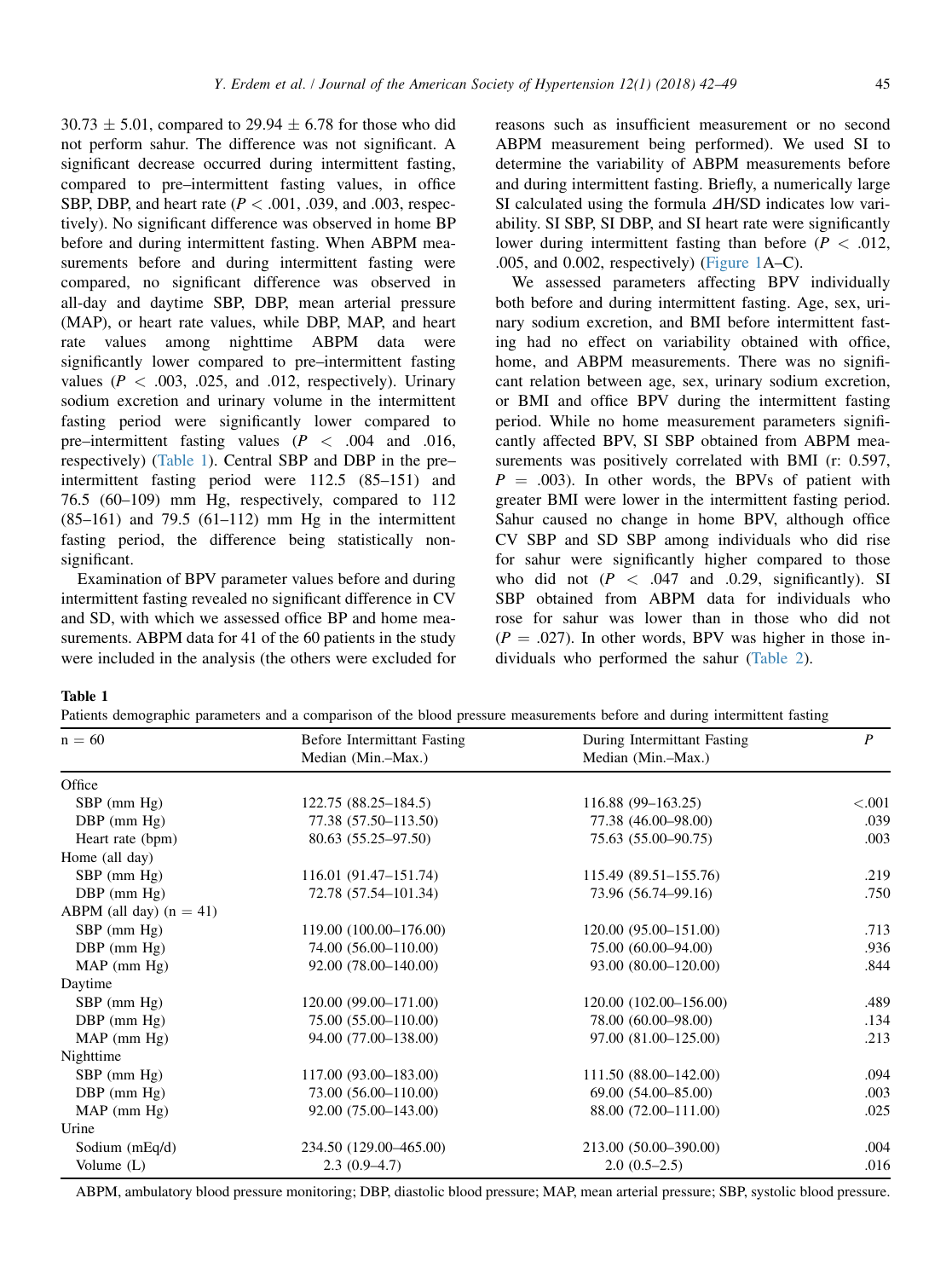<span id="page-4-0"></span>

Smoothness Index (SI) of heart rate before intermittent fasting versus during intermittent fasting  $(p=0.002)$ 

During intermittent fasting

Before intermittent fasting

Figure 1. (A) Comparison of SBP SI values before and during intermittent fasting ( $P = .012$ ). (B) Comparison of DBP SI values before and during intermittent fasting ( $P = .005$ ). (C) Comparison of heart rate SI values before and during intermittent fasting ( $P = .002$ ). DBP, diastolic blood pressure; SBP, systolic blood pressure; SI, smoothness index.

#### **Discussion**

 $\,$  $_{0,5}$  $\theta$ 

Fasting involves avoiding food and/or drink for specific periods of time in order to obtain spiritual benefits in various faith systems or else for health benefits. Fasting in humans involves abstaining from food and/or drink for periods between 12 hours and 3 weeks. Fasting every alternate day or twice weekly is defined as intermittent fasting, while abstaining from food and/or drink for several days every 2 or more weeks is defined as periodic fasting.<sup>1</sup>

The fasting undertaken over a specific number of hours for a specific number of days in various faith systems is defined as intermittent fasting. In the Judaic faith, believers fast for 26 days over Yom Kippur. Some Orthodox Christians fast by abstaining from animal products for 49 days during Easter, while Muslims fast for 1 month during Ramadan every year. Hypertensive patients frequently seek medical advice to inquire whether there are any objections in terms of health to intermittent fasting. Few studies have investigated the effect of intermittent fasting on course of BP in hypertensive patients, and none have assessed its impact on BPV. We therefore think that there is a need for scientific studies showing how these patient groups are affected by intermittent fasting.

The positive effects of long-term fasting were best shown by Muller et  $al<sup>12</sup>$  $al<sup>12</sup>$  $al<sup>12</sup>$  in patients with rheumatoid arthritis, the authors reporting a decrease in inflammation and pain with long-term fasting in this patient group. Previous studies have also shown that intermittent fasting may have potentially beneficial effects in the prevention and treatment of diseases such as obesity, type 2 diabetes mel-litus, and cardiovascular diseases.<sup>[1,2](#page-6-0)</sup> A few studies have considered the effect on BP of intermittent fasting as a religious observance recommended at different times and for different periods of time in various faiths. The few previous studies involving hypertensive patients have shown a significant decrease in BP values during intermittent fasting compared to pre–intermittent fasting levels.<sup>[13–15](#page-6-0)</sup> However, a few studies have also observed no change in BP during intermittent fasting. $3,4$  In a study of normotensive individ-uals, Samad et al<sup>[16](#page-6-0)</sup> determined a significant decrease in SBP and DBP levels during intermittent fasting compared to prefasting values. In our study, we observed a significant decrease in office SBP, DBP, and heart rate among fasting subjects. No significant change was observed in home measurements and central BP values. Among the ABPM data, while there was no change in SBP, we determined a significant decrease in DBP, MAP, and heart rate values. When we analyzed office, home, ABPM, and central BP data together, we observed a general decrease in BP values in individuals fasting intermittently. We think that low BP values being observed in some studies while there was no change in others may be due to variations among BP measurement techniques (office, home, and ABPM). This study differs from previous research in that it was performed among prehypertensive and newly diagnosed hypertensive individuals and used four methods of measurement.

We also investigated how 24-hour urinary sodium excretion was affected by intermittent fasting and observed that both urinary volume and sodium excretion were lower during the intermittent fasting period compared to pre–intermittent fasting levels. Very few previous studies have analyzed the effect of fasting on urinary sodium excretion. These studies have also shown that fasting reduces urinary volume and sodium excretion.<sup>[17](#page-6-0)</sup> High salt consumption has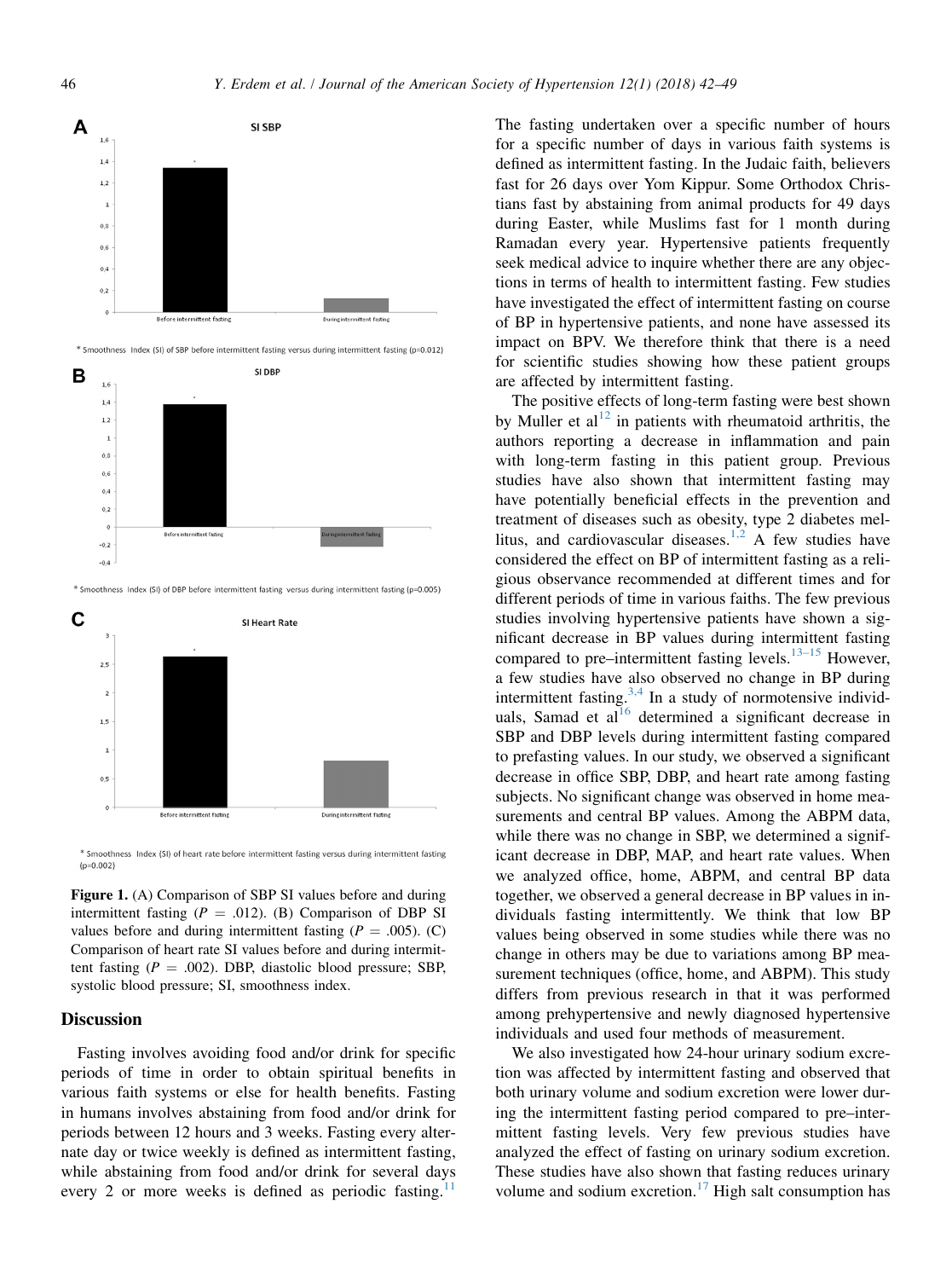<span id="page-5-0"></span>Table 2 The effect of eating before sunrise on blood pressure variability

|                 | Do Not Eat Before Sunrise         | Eat Before Sunrise              | P    |
|-----------------|-----------------------------------|---------------------------------|------|
| Office BPV      |                                   |                                 |      |
| <b>CV SBP</b>   | $0.03$ (0 to 0.59)                | $0.04$ (0.02 to 0.11)           | .047 |
| <b>CV DBP</b>   | $0.04$ (0.01 to 0.13)             | $0.04$ (0.01 to 0.13)           | .762 |
| CV heart rate   | $0.04$ (0.01 to 0.14)             | $0.03$ (0.01 to 0.12)           | .459 |
| SD SBP          | 3.32 (0 to $51,6$ )               | 5.62 $(1.83 \text{ to } 14.45)$ | .029 |
| SD DBP          | $2.87$ (0.5 to 9.47)              | 3.32 $(0.96 \text{ to } 9.98)$  | .554 |
| SD heart rate   | $2.63$ (0.82 to 10.02)            | $2.38(1 \text{ to } 9.11)$      | .442 |
| Home BPV        |                                   |                                 |      |
| <b>CV SBP</b>   | $0.07$ (0.04 to 0.14)             | $0.08$ (0.03 to 0.23)           | .283 |
| <b>CV DBP</b>   | $0.08$ (0.05 to 0.17)             | $0.09$ (0.05 to 0.13)           | .344 |
| CV heart rate   | $0.08$ (0.03 to 0.2)              | $0.08$ (0.05 to 0.18)           | .633 |
| SD SBP          | 8.1 (3.81 to 15.83)               | 8.88 (4.61 to 22.83)            | .359 |
| SD DBP          | 5.85 (3.24 to 12.12)              | $6.57$ (2.89 to 11.35)          | .287 |
| SD heart rate   | $6.33$ $(3.06 \text{ to } 15.44)$ | $6.57$ (3.71 to 11.9)           | .883 |
| <b>ABPM BPV</b> |                                   |                                 |      |
| SI SBP          | $0.32$ (-0.87 to 5.73)            | $-0.53$ ( $-14.49$ to 4.13)     | .027 |
| SI DBP          | $0.37$ (-3.34 to 8.65)            | $-0.75$ ( $-28.29$ to 3.53)     | .145 |
| SI heart rate   | $0.97$ (-3 to 4.31)               | $0.8$ (-6.8 to 2.57)            | .429 |

ABPM, ambulatory blood pressure monitoring; BPV, blood pressure variability; CV, coefficient variation; DBP, diastolic blood pressure; SBP, systolic blood pressure; SD, standard deviation; SI, smoothness index.

long been known to be closely associated with high BP and hypertension-related organ damage. A reduction in salt intake is therefore recommended as a lifestyle change in hypertensive patients.<sup>[18–21](#page-6-0)</sup> A significant decrease in patients' salt excretion was determined during intermittent fasting in this study. We similarly determined a significant decrease in BP values at office and ABPM BP measurements. We think that decreased salt consumption may have contributed to the fall in BP in the intermittent fasting period. Few studies have investigated the relation between salt consumption and BPV. Özkayar et  $al^{22}$  $al^{22}$  $al^{22}$  reported a positive association between salt intake in diet and BPV in 136 primary hypertensive patients. However, we determined no relation between salt intake in diet and BPV in our study. The relationship between salt consumption and BPV remains unclear. The inconsistency between the results by  $Oz$ kayar et al and ours may derive from our study involving more prehypertensive and newly diagnosed Stage 1 hypertensive patients and from their not using antihypertensive medication.

Several studies have shown that the 24-hour course of BP is affected by routine activities such as sleep, wakefulness, physical activity, nutrition, and emotional stimuli, while 24-hour BPV is affected by various humoral and vasomotor factors, particularly sympathetic activity.<sup>23,24</sup> Experimental and clinical studies have shown that a low-calorie diet leads to a fall in BP, and there are studies showing increases in BP during refeeding. These studies have shown an increase in sympathetic tonus in the refeeding stage. $3,25$  We hypothesized that repletion following a prolonged period of fasting and an alteration in sleep periods (rising before sun-up) might lead to an increase in BPV. We observed an increase in BPV in the intermittent fasting period at calculation of BPV from ABPM data. Our scan of the literature revealed no previous studies investigating the relation between BPV and fasting. Analysis of the parameters affecting BPV revealed that BMI and rising before sun-up both affected BPV. BPV was higher among individuals rising for sahur. We attributed this to waking and returning to sleep and the consumption of an extra meal between the two. Variability was low during the intermittent fasting period among individuals with high BMI, but there was no relation between BMI and BPV before the intermittent fasting period. Recent studies have shown greater mean BP and BPV in overweight or obese patients.  $26,27$  BPV being low in patients with high BMI during fasting in our study may be attributed to patients with high BMI tolerating hunger better than thinner patients and to lower hormonal variation.

The main objective for many years in the treatment of hypertension has been to lower  $BP^7$  $BP^7$  However, in recent years, in addition to BP, high BPV has also been shown in numerous studies to be important in the occurrence and progression of cardiac, renal, and cerebral events.<sup>28,29</sup> Studies have shown that an increase in BPV is associated with a decrease in microalbuminuria and/or glomerular filtration rate, left ventricular hypertrophy, and stroke. $28-30$  We determined an increase in BPV during intermittent fasting, particularly in patients with patients with impaired sleep and wakefulness periods and rising to consume an extra meal. We think that our findings should be further investigated with studies of BPV and renal, cardiac, and cerebrovascular outcomes.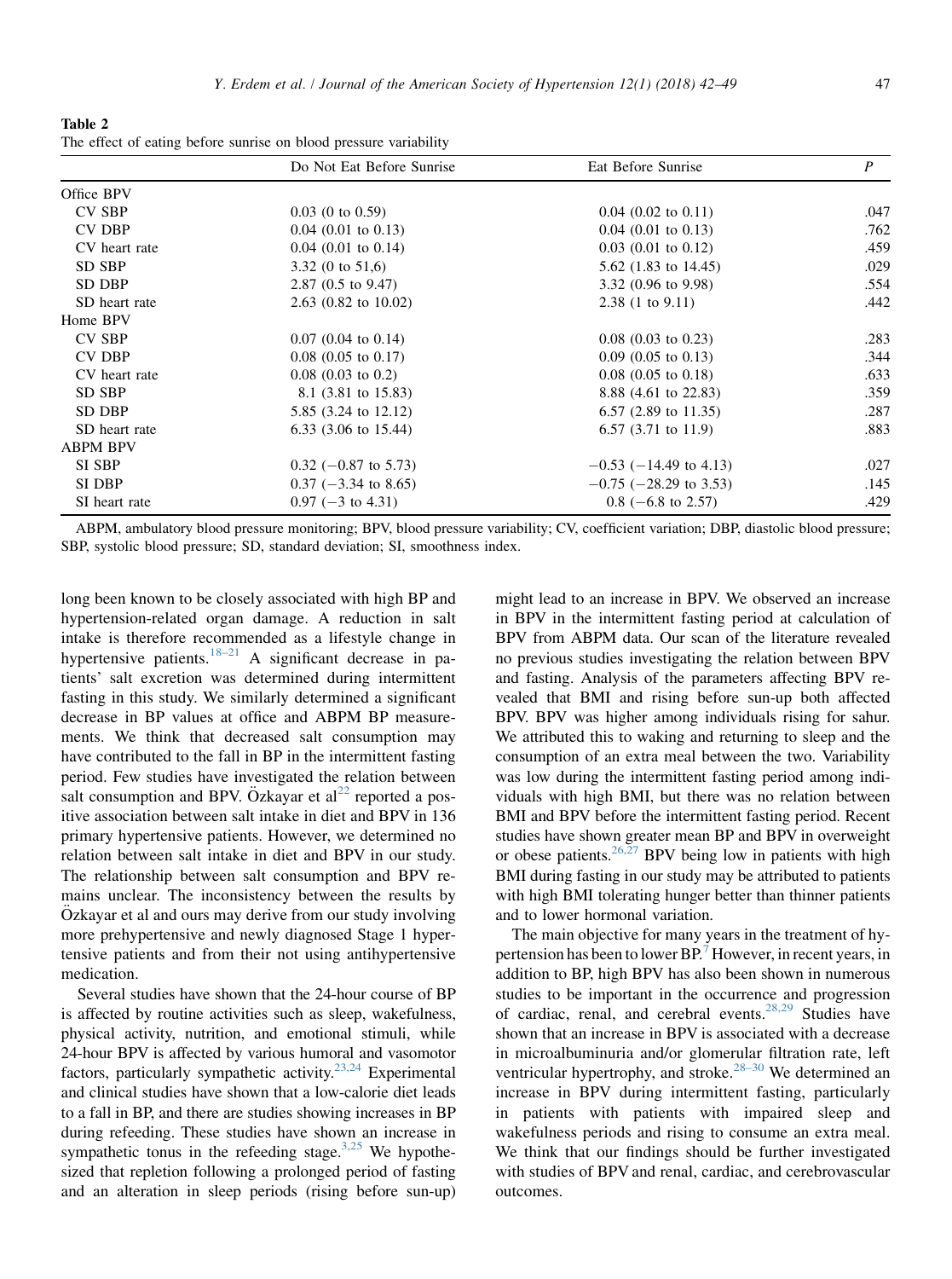<span id="page-6-0"></span>The low patient number represents one limitation of our study of the effect of intermittent fasting on BPV. However, we think that the absence of any previous studies evaluating the effect of intermittent fasting on BPV and that our use of four methods for determining BP nevertheless make our study particularly valuable. Another limitation of this study is that we were unable to measure the amount and variety of foods consumed by our patients. However, we think that our measurement of 24-hour urine and salt excretion make it possible to draw conclusions concerning salt consumption at least.

In conclusion, there are increasing questions concerning whether intermittent fasting leads to health problems in hypertensive and prehypertensive patients. In this study, we investigated the effects of intermittent fasting on BP with office, home, ABPM, and central BP measurements. These four methods have not been used together in any previous study. The effect of intermittent fasting on BPV has also not been investigated previously. Our results show that intermittent fasting produces a significant decrease in office and ABPM BP values but causes no significant change in central BP and home measurements. At the same time, we determined that BPV increases during intermittent fasting, particularly in patients who rise to eat before sun-up. We think that the long-term cardiovascular effects of intermittent fasting should now be analyzed by wider, prospective studies.

# **References**

- 1. [Lazarou C, Matalas AL. A critical review of current ev](http://refhub.elsevier.com/S1933-1711(17)30412-6/sref1)[idence, perspectives and research implications of diet](http://refhub.elsevier.com/S1933-1711(17)30412-6/sref1)[related traditions of the Eastern Christian Orthodox](http://refhub.elsevier.com/S1933-1711(17)30412-6/sref1) [Church on dietary intakes and health consequences.](http://refhub.elsevier.com/S1933-1711(17)30412-6/sref1) [Int J Food Sci Nutr 2010;61:739–58.](http://refhub.elsevier.com/S1933-1711(17)30412-6/sref1)
- 2. [Kul S, Savas E,](http://refhub.elsevier.com/S1933-1711(17)30412-6/sref2) O[zt](http://refhub.elsevier.com/S1933-1711(17)30412-6/sref2)ü[rk ZA, Karadag G. Does Ramadan](http://refhub.elsevier.com/S1933-1711(17)30412-6/sref2) [fasting alter body weight and blood lipids and fasting](http://refhub.elsevier.com/S1933-1711(17)30412-6/sref2) [blood glucose in a healthy population? A meta-analysis.](http://refhub.elsevier.com/S1933-1711(17)30412-6/sref2) [J Relig Health 2014;53:929–42](http://refhub.elsevier.com/S1933-1711(17)30412-6/sref2).
- 3. [Ernsberger P, Koletsky RJ, Baskin JS, Foley M. Refeed](http://refhub.elsevier.com/S1933-1711(17)30412-6/sref3)[ing hypertension in obese spontaneously hypertensive](http://refhub.elsevier.com/S1933-1711(17)30412-6/sref3) [rats. Hypertension 1994;24:699–705](http://refhub.elsevier.com/S1933-1711(17)30412-6/sref3).
- 4. [Perk G, Ghanem J, Aamar S, Ben-Ishay D, Bursztyn M.](http://refhub.elsevier.com/S1933-1711(17)30412-6/sref4) [The effect of the fast of Ramadan on ambulatory blood](http://refhub.elsevier.com/S1933-1711(17)30412-6/sref4) [pressure in treated hypertensives. J Hum Hypertens](http://refhub.elsevier.com/S1933-1711(17)30412-6/sref4) [2001;15:723–5.](http://refhub.elsevier.com/S1933-1711(17)30412-6/sref4)
- 5. [Ural E, Kozdag G, Kilic T, Ural D, Sahin T, Celebi O,](http://refhub.elsevier.com/S1933-1711(17)30412-6/sref5) [et al. The effect of Ramadan fasting on ambulatory](http://refhub.elsevier.com/S1933-1711(17)30412-6/sref5) [blood pressure in hypertensive patients using combina](http://refhub.elsevier.com/S1933-1711(17)30412-6/sref5)[tion drug therapy. J Hum Hypertens 2008;22:208–10.](http://refhub.elsevier.com/S1933-1711(17)30412-6/sref5)
- 6. Cappadocia cohort study; Available at: [http://kapado](http://kapadokyaprojesi.org/) [kyaprojesi.org/](http://kapadokyaprojesi.org/).
- 7. [James PA, Oparil S, Carter BL, Cushman WC,](http://refhub.elsevier.com/S1933-1711(17)30412-6/sref7) [Dennison-Himmelfarb C, Handler J, et al. 2014](http://refhub.elsevier.com/S1933-1711(17)30412-6/sref7)

[evidence-based guideline for the management of high](http://refhub.elsevier.com/S1933-1711(17)30412-6/sref7) [blood pressure in adults: report from the panel members](http://refhub.elsevier.com/S1933-1711(17)30412-6/sref7) [appointed to the Eighth Joint National Committee \(JNC](http://refhub.elsevier.com/S1933-1711(17)30412-6/sref7) [8\). JAMA 2014;311:507–20.](http://refhub.elsevier.com/S1933-1711(17)30412-6/sref7)

- 8. [Wei W, Tolle M, Zidek W, van der Giet M. Validation](http://refhub.elsevier.com/S1933-1711(17)30412-6/sref8) [of the mobil-O-Graph: 24 h-blood pressure measure](http://refhub.elsevier.com/S1933-1711(17)30412-6/sref8)[ment device. Blood Press Monit 2010;15:225–8.](http://refhub.elsevier.com/S1933-1711(17)30412-6/sref8)
- 9. [Franssen PM, Imholz BP. Evaluation of the Mobil-O-](http://refhub.elsevier.com/S1933-1711(17)30412-6/sref9)[Graph new generation ABPM device using the ESH](http://refhub.elsevier.com/S1933-1711(17)30412-6/sref9) [criteria. Blood Press Monit 2010;15:229–31](http://refhub.elsevier.com/S1933-1711(17)30412-6/sref9).
- 10. [Wassertheurer S, Kropf J, Weber T, van der Giet M,](http://refhub.elsevier.com/S1933-1711(17)30412-6/sref10) [Baulmann J, Ammer M, et al. A new oscillometric](http://refhub.elsevier.com/S1933-1711(17)30412-6/sref10) [method for pulse wave analysis: comparison with a](http://refhub.elsevier.com/S1933-1711(17)30412-6/sref10) [common tonometric method. J Hum Hypertens 2010;](http://refhub.elsevier.com/S1933-1711(17)30412-6/sref10) [24:498–504](http://refhub.elsevier.com/S1933-1711(17)30412-6/sref10).
- 11. [Longo VD, Mattson MP. Fasting: molecular mecha](http://refhub.elsevier.com/S1933-1711(17)30412-6/sref11)[nisms and clinical applications. Cell Metab 2014;19:](http://refhub.elsevier.com/S1933-1711(17)30412-6/sref11) [181–92](http://refhub.elsevier.com/S1933-1711(17)30412-6/sref11).
- 12. [Muller H, de Toledo FW, Resch KL. Fasting followed](http://refhub.elsevier.com/S1933-1711(17)30412-6/sref12) [by vegetarian diet in patients with rheumatoid arthritis:](http://refhub.elsevier.com/S1933-1711(17)30412-6/sref12) [a systematic review. Scand J Rheumatol 2001;30:1–10.](http://refhub.elsevier.com/S1933-1711(17)30412-6/sref12)
- 13. [Rahman M, Rashid M, Basher S, Sultana S,](http://refhub.elsevier.com/S1933-1711(17)30412-6/sref13) [Nomani MZ. Improved serum HDL cholesterol profile](http://refhub.elsevier.com/S1933-1711(17)30412-6/sref13) [among Bangladeshi male students during Ramadan](http://refhub.elsevier.com/S1933-1711(17)30412-6/sref13) [fasting. East Mediterr Health J 2004;10:131–7](http://refhub.elsevier.com/S1933-1711(17)30412-6/sref13).
- 14. [Shehab A, Abdulle A, El Issa A, Al Suwaidi J,](http://refhub.elsevier.com/S1933-1711(17)30412-6/sref14) [Nagelkerke N. Favorable changes in lipid profile: the](http://refhub.elsevier.com/S1933-1711(17)30412-6/sref14) [effects of fasting after Ramadan. PLoS One 2012;7:](http://refhub.elsevier.com/S1933-1711(17)30412-6/sref14) [e47615.](http://refhub.elsevier.com/S1933-1711(17)30412-6/sref14)
- 15. [Nematy M, Alinezhad-Namaghi M, Rashed MM,](http://refhub.elsevier.com/S1933-1711(17)30412-6/sref15) [Mozhdehifard M, Sajjadi SS, Akhlaghi S, et al. Effects](http://refhub.elsevier.com/S1933-1711(17)30412-6/sref15) [of Ramadan fasting on cardiovascular risk factors: a](http://refhub.elsevier.com/S1933-1711(17)30412-6/sref15) [prospective observational study. Nutr J 2012;11:69.](http://refhub.elsevier.com/S1933-1711(17)30412-6/sref15)
- 16. [Samad F, Qazi F, Pervaiz MB, Kella DK, Mansoor M,](http://refhub.elsevier.com/S1933-1711(17)30412-6/sref16) [Osmani BZ, et al. Effects of Ramadan fasting on blood](http://refhub.elsevier.com/S1933-1711(17)30412-6/sref16) [pressure in normotensive males. J Ayub Med Coll Ab](http://refhub.elsevier.com/S1933-1711(17)30412-6/sref16)[bottabad 2015;27:338–42.](http://refhub.elsevier.com/S1933-1711(17)30412-6/sref16)
- 17. [Cheah SH, Ch'ng SL, Husain R, Duncan MT. Effects of](http://refhub.elsevier.com/S1933-1711(17)30412-6/sref17) [fasting during Ramadan on urinary excretion in Malay](http://refhub.elsevier.com/S1933-1711(17)30412-6/sref17)[sian Muslims. Br J Nutr 1990;63:329–37](http://refhub.elsevier.com/S1933-1711(17)30412-6/sref17).
- 18. [Mancia G, Fagard R, Narkiewicz K, Red](http://refhub.elsevier.com/S1933-1711(17)30412-6/sref18)ón J, [Zanchetti A, B](http://refhub.elsevier.com/S1933-1711(17)30412-6/sref18)ö[hm M, et al. 2013 ESH/ESC guidelines](http://refhub.elsevier.com/S1933-1711(17)30412-6/sref18) [for the management of arterial hypertension: TheTask](http://refhub.elsevier.com/S1933-1711(17)30412-6/sref18) [Force for the management of arterial hypertension of](http://refhub.elsevier.com/S1933-1711(17)30412-6/sref18) [the European Society of hypertension \(ESH\) and of](http://refhub.elsevier.com/S1933-1711(17)30412-6/sref18) [the European Society of Cardiology \(ESC\). J Hyper](http://refhub.elsevier.com/S1933-1711(17)30412-6/sref18)[tens 2013;31:1281–357](http://refhub.elsevier.com/S1933-1711(17)30412-6/sref18).
- 19. [Intersalt Cooperative Research Group. Intersalt: an in](http://refhub.elsevier.com/S1933-1711(17)30412-6/sref19)[ternational study of electrolyte excretion and blood](http://refhub.elsevier.com/S1933-1711(17)30412-6/sref19)[pressure. Results for 24 hour urinary sodium and](http://refhub.elsevier.com/S1933-1711(17)30412-6/sref19) [potassiumexcretion. BMJ 1988;297:319–28](http://refhub.elsevier.com/S1933-1711(17)30412-6/sref19).
- 20. [Denton D, Weisinger R, Mundy NI, Wickings EJ,](http://refhub.elsevier.com/S1933-1711(17)30412-6/sref20) [Dixson A, Moisson P, et al. The effect of increased](http://refhub.elsevier.com/S1933-1711(17)30412-6/sref20) [salt intake on bloodpressure of chimpanzees. Nat](http://refhub.elsevier.com/S1933-1711(17)30412-6/sref20) [Med 1995;1:1009–16.](http://refhub.elsevier.com/S1933-1711(17)30412-6/sref20)